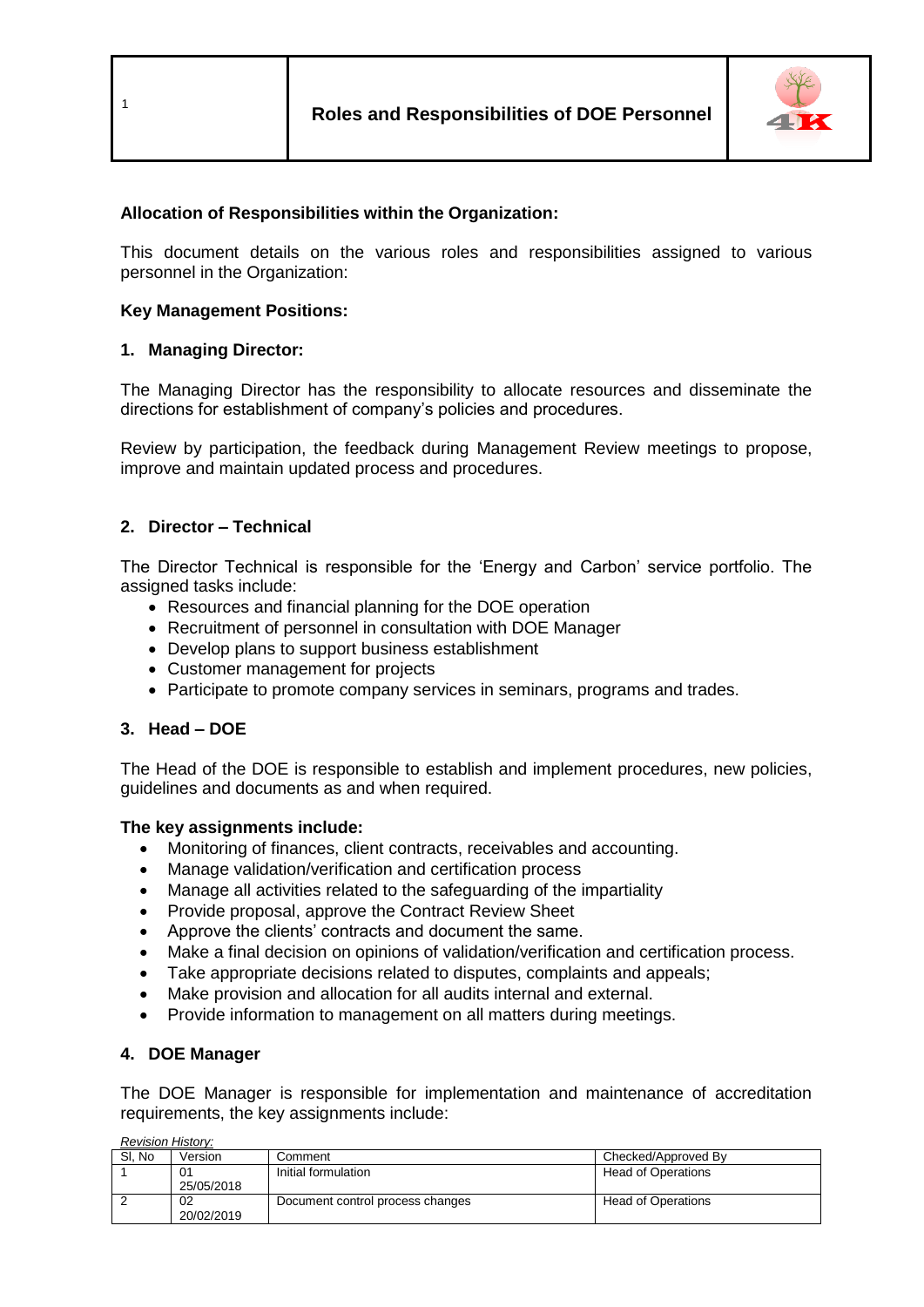

- Foremost to check and adhere to CDM Accreditation requirements;
- In-charge to implement and manage quality management system
- Responsible for personnel competence to be evaluated, qualified and documented
- Determine the human resource requirements of the DOE
- Operational aspects of all validation and verification resources and activities are to be maintained
- Share the information and related changes of policies, quidelines, tools etc among the personnel;
- Organize and facilitate all accreditation audits, spot checks and performance assessment process by EB.
- Database maintenance of personnel and projects;
- Provide inputs to Top Management through annual Management Review Document
- Assignment of technical reviews;
- Status Reporting to UNFCCC (VSR and Annual reports)

# **5. Advisor – DOE and Quality**

The main responsibilities are to provide Advice and guide the DOE for implementation of quality procedures and process.

The key tasks include:

- Advice and implement and maintain a quality management system
- Advice and establish procedures, forms, documents for CDM Accreditation
- Advice on functional and managerial aspects of the DOE, especially those regards to quality
- Advice on any risks, threats and mitigations measures for the same.

# **6. Impartiality committee of 4KES**

The impartiality committee is responsible for advising and guiding the Board of Directors in functional implementation of the process and directions at all levels of compliance evaluation, verification and certification requirements.

The committee is independent and external to DOE operations and key tasks include:

- To verify review on need basis, the validation/verification process and records to check on any threats as per the records of the DOE.
- To safeguard impartiality of the company
- Approve analysis of conflicts, threats and risks.
- To guide and Advice on changes to the policy and procedures.
- To Advice management and in case of needs, can approach UNFCCC as in required situations.

# **DOE Operational Positions:**

# **7. Team Leader:**

*Revision History:*

| SI. No | Version          | Comment                          | Checked/Approved By       |  |  |  |
|--------|------------------|----------------------------------|---------------------------|--|--|--|
|        | 25/05/2018       | Initial formulation              | Head of Operations        |  |  |  |
|        | 02<br>20/02/2019 | Document control process changes | <b>Head of Operations</b> |  |  |  |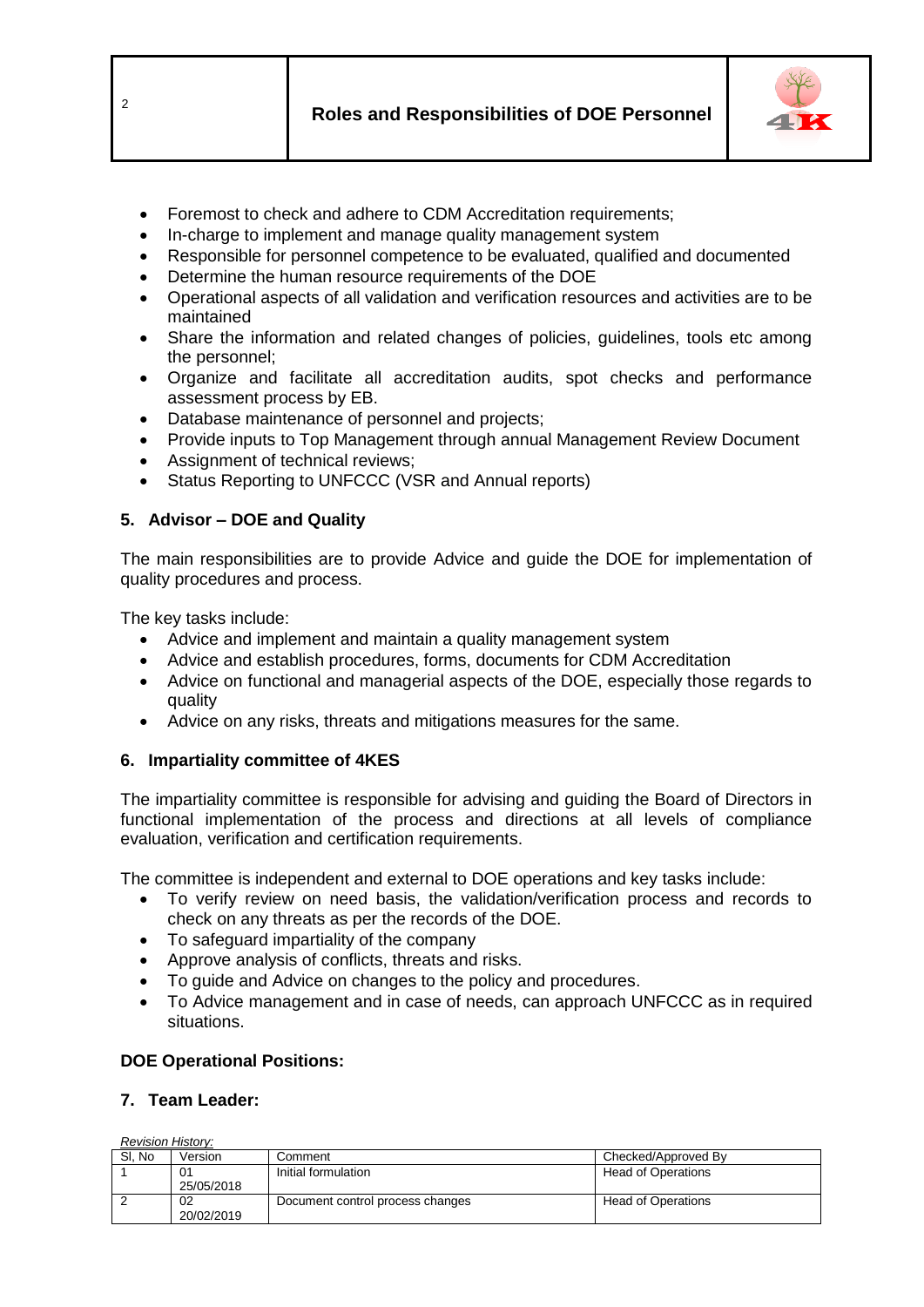



The Team Leader is responsible for interacting with the team and the client to execute the project for validation/verification.

The key tasks include:

- Plan the validation / verification process;
- Represent the project team assigned
- Be focal point to the client:
- Evaluate and monitor the team and trainees and provide performance evaluation of the members;
- Ensure that team reaches the conclusions on the project activity in the concise and clear manner;
- Lead the team in objective conclusion and avoid situation of conflicts.

## **8. Technical Reviewer**

The Technical Reviewer is responsible for conducting technical review of the projects to check adherence to procedures, guidelines and tools of CDM.

### **The key tasks include:**

- Conduct technical reviews of the project
- Technically support on training needs and evaluation of the team
- Provide inputs for improvements especially on the project reports;
- Evaluate the performance of the Team Leader on a project basis
- Take final decision on reports by signing the opinion in the technical review protocol.

## **9. Technical Expert:**

The key tasks include:

- Technically evaluate the project documents and on-site information along with team leader and provide guidance on reporting,
- Also support technical reviewer for all clarifications rose during the validation/verification process.

## **10. Validator/Verifier**

The key tasks include:

Perform validation/verification activities in line with VVS, VVM, PS and also DOE procedures and policies;

## **11. Admin Support**

The Key tasks include:

- Provide administrative support to the validators and verifiers in administrative operations;
- Collate data and information in relation to the project and local regulation of the country;

*Revision History:*

| SI. No | √ersion          | Comment                          | Checked/Approved By       |
|--------|------------------|----------------------------------|---------------------------|
|        | 01<br>25/05/2018 | Initial formulation              | <b>Head of Operations</b> |
|        | 02<br>20/02/2019 | Document control process changes | <b>Head of Operations</b> |